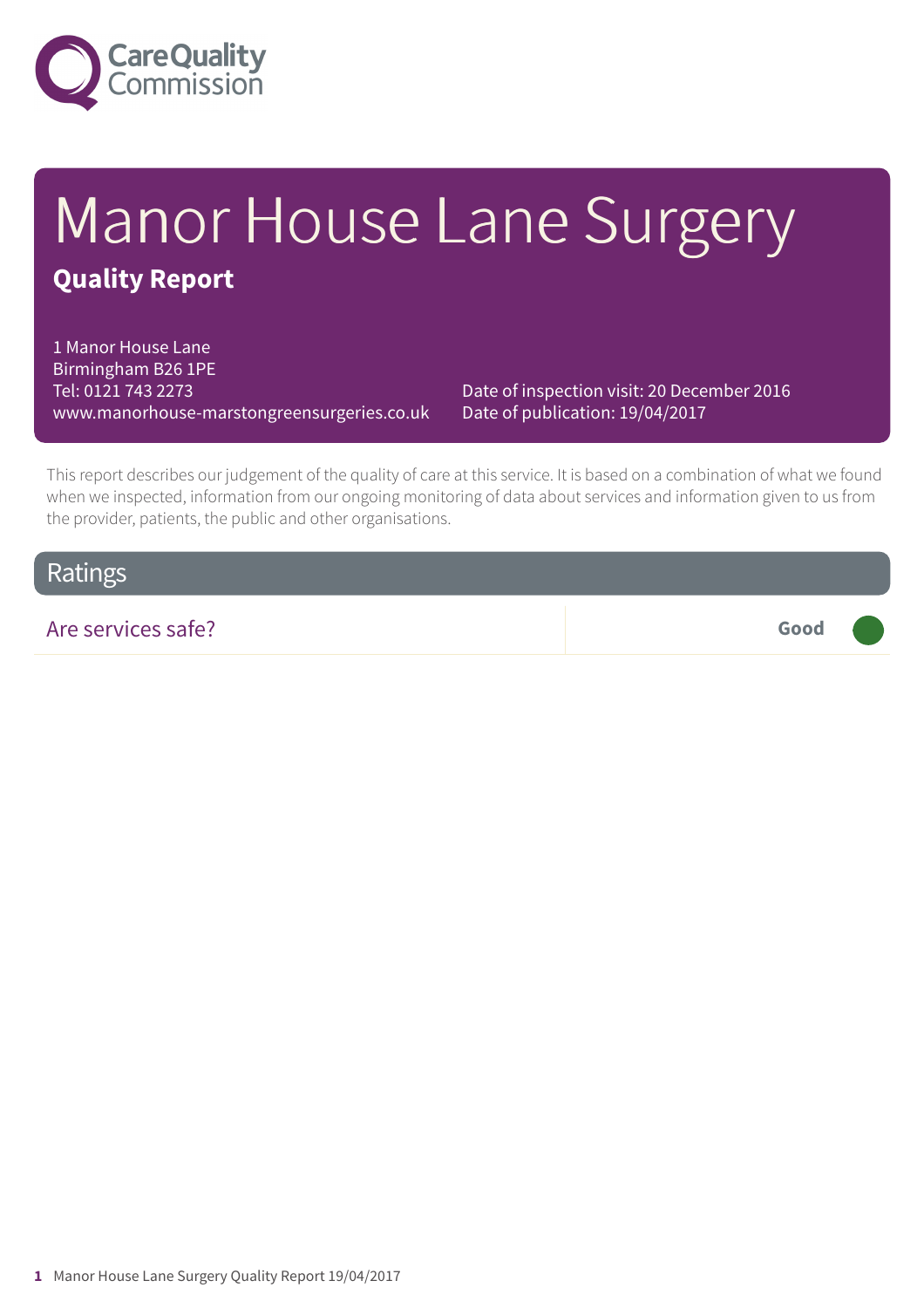# Summary of findings

#### **Contents**

| Summary of this inspection                  | Page<br>2<br>$\overline{4}$ |
|---------------------------------------------|-----------------------------|
| Overall summary                             |                             |
| The five questions we ask and what we found |                             |
| Detailed findings from this inspection      |                             |
| Our inspection team                         | 5                           |
| Background to Manor House Lane Surgery      | 5                           |
| Why we carried out this inspection          | 5                           |
| How we carried out this inspection          | 5                           |
| Detailed findings                           | 7                           |

### Overall summary

#### **Letter from the Chief Inspector of General Practice**

We carried out an announced comprehensive inspection visit of Manor House Lane Surgery, on 23 June 2016. As a result of our comprehensive inspection a breach of legal requirement was found and the practice was rated as requires improvements for providing safe services.

This was a focussed desk based review of Manor House Lane Surgery carried out on 20 December 2016 to check that the provider had made improvements. This report only covers our findings in relation to those requirements. You can read the report from our last comprehensive inspection, by selecting the 'all reports' link for Manor House Lane Surgery on our website at www.cqc.org.uk. The practice is now rated as Good for providing safe services.

Our key findings across the area we inspected was as follows:

• The practice had made improvements in the assessment of risks to patients, visitors and staff. For example, since our comprehensive inspection took place on June 2016, the practice had completed risk assessments for health and safety, fire, gas safety and legionella. (Legionella is a term for a particular bacterium which can contaminate water systems in

buildings).The practice had commissioned an assessment of the premises to ensure the premise was accessible for patients with a disability and any risks were appropriately assessed and managed.

- Since our comprehensive inspection in June 2016, the practice had applied for disclosure and barring (DBS) checks for non-clinical staff members who chaperoned. (DBS checks identify whether a person has a criminal record or is on an official list of people barred from working in roles where they may have contact with children or adults who may be vulnerable). The practice policy on chaperoning had been updated with the recognised national guidelines and staff doing this role had received the appropriate training.
- At the previous inspection in June 2016 we found the practice had a low number of carers on the carers register. At the time of the inspection there were 68 carers on the register, which represented 0.6% of the practice list. The practice had reviewed the list and had actively encouraged patients to identify themselves if they were carers and the latest data provided by the practice showed an increase to the register, with 117 carers currently listed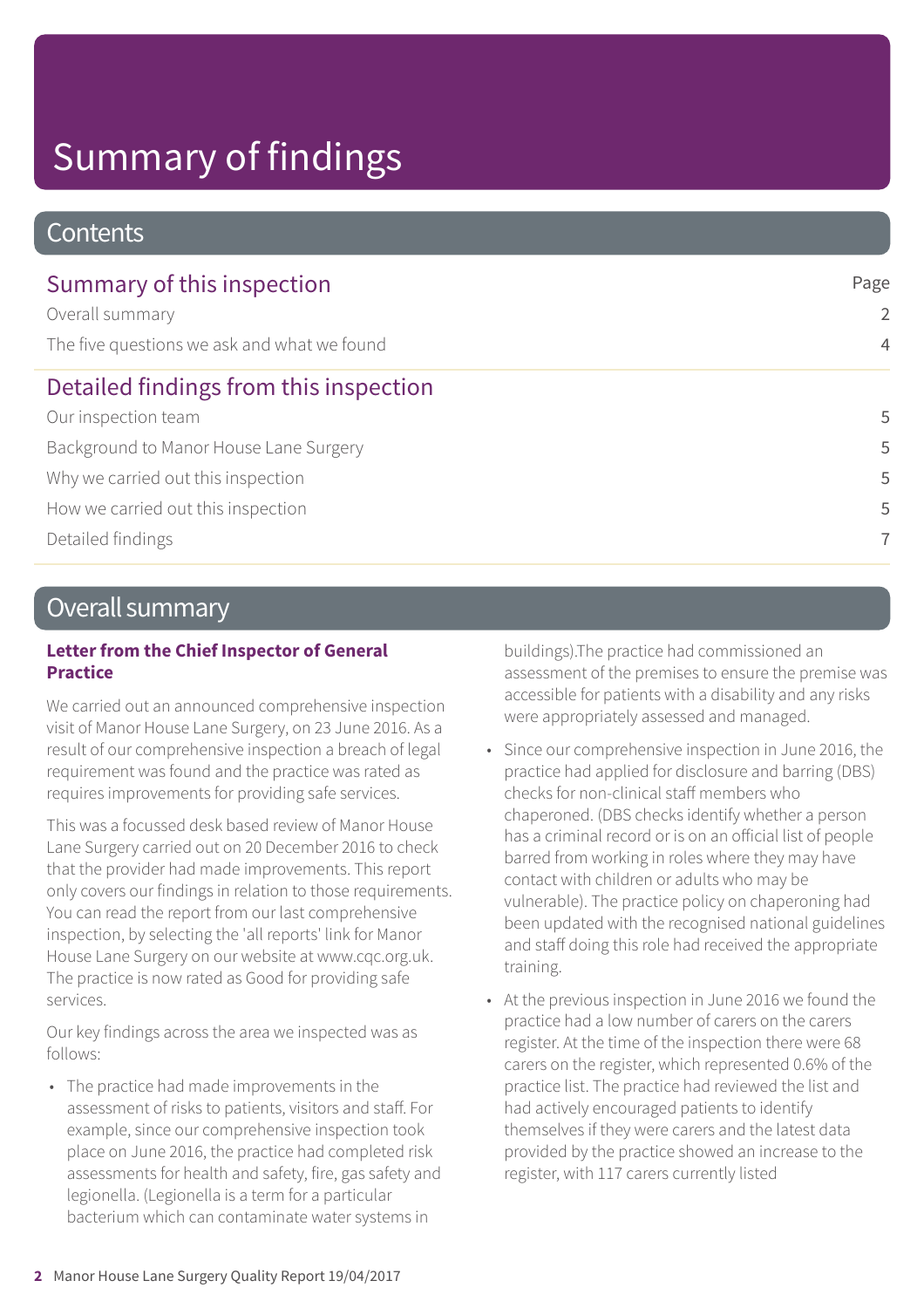# Summary of findings

- The practice had introduced a formal meeting schedule to ensure all staff received effective communication.
- The practice had actively encouraged patients to join a patient participation group (PPG) and we saw evidence to confirm that meetings had been held.

**Professor Steve Field (CBE FRCP FFPH FRCGP)** Chief Inspector of General Practice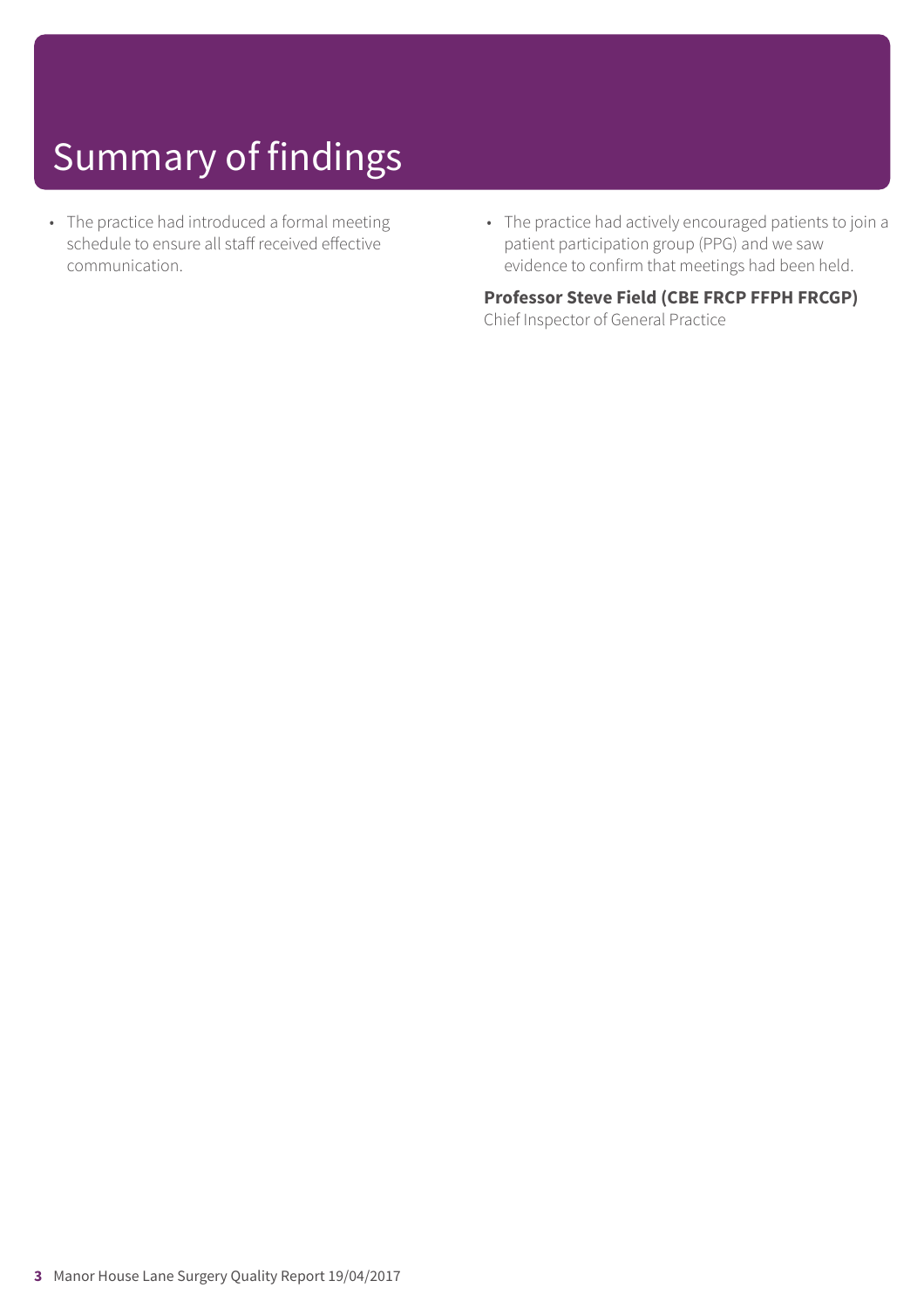### The five questions we ask and what we found

We always ask the following five questions of services.

#### **Are services safe?**

The practice is rated as good for providing safe services.

- There were disclosure and barring (DBS) checks in place for non-clinical staff members who chaperoned and staff who carried out the role of chaperoning had received the relevant training. The practice policy on chaperoning had been updated with the recognised national guidelines.
- At the comprehensive inspection in June 2016, the practice as tenants of the premises had not assured themselves that the necessary safety checks had been completed. We have now received evidence to confirm that health and safety, fire and legionella risk assessments had been completed, including a gas safety review.

**Good –––**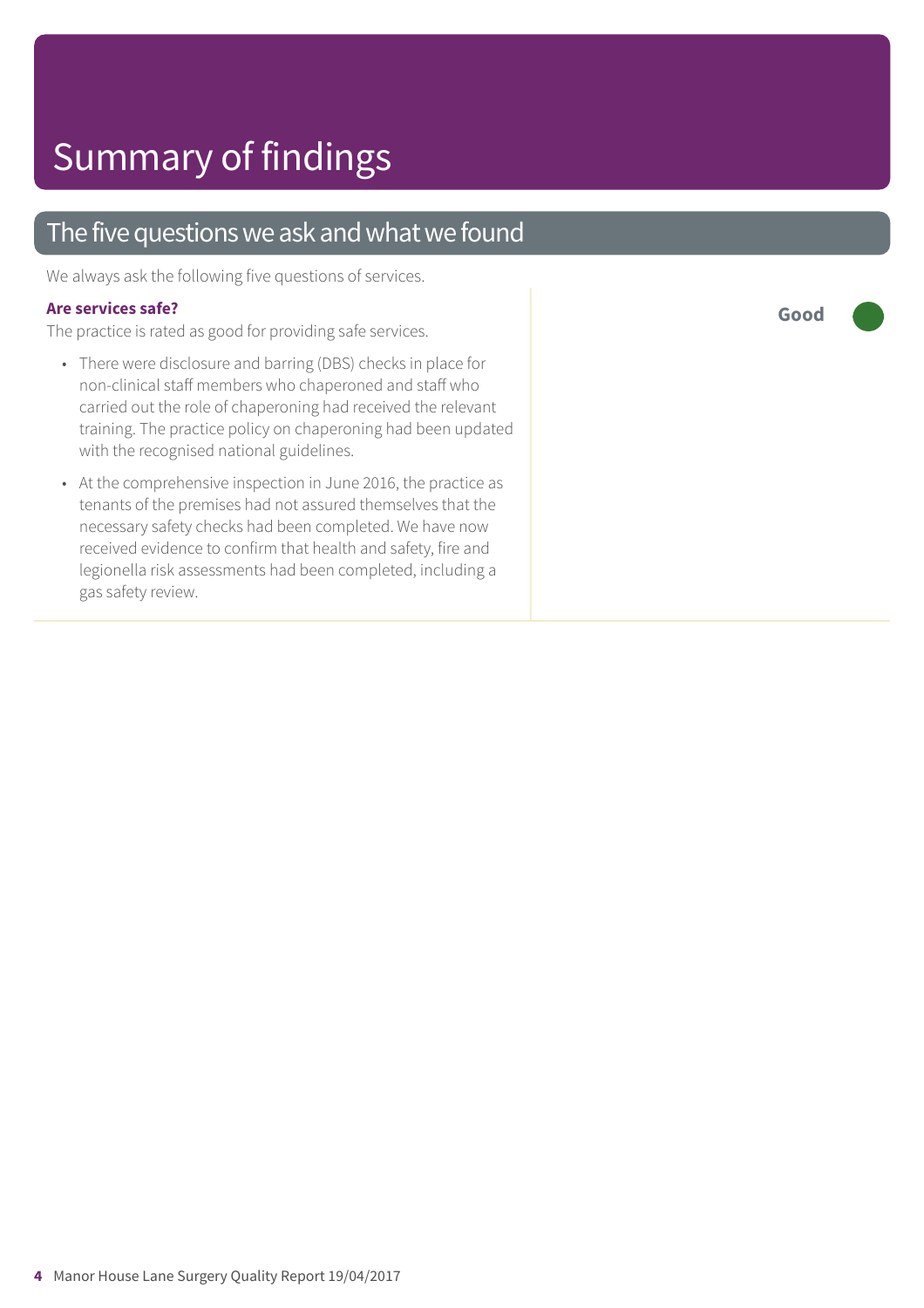

# Manor House Lane Surgery **Detailed findings**

### Our inspection team

#### **Our inspection team was led by:**

This desk top review was carried out by a CQC Lead Inspector**.**

## Background to Manor House Lane Surgery

Manor House Lane surgery is based in the South Yardley area of the West Midlands. There are two surgery locations that form the practice; these consist of the main practice at Manor House Lane Surgery and a branch practice at Marston Green Surgery. There are approximately 10250

patients of various ages registered and cared for across the practice and as the practice has one patient list, patients can be seen by staff at both surgery sites. Systems and processes are shared across both sites. The practice has a General Medical Services contract (GMS) with NHS England. A GMS contract ensures practices

provide essential services for people who are sick as well as, for example, chronic disease management and end of life care. The practice also provides some enhanced services such as minor surgery, childhood vaccination and immunisation schemes. The practice runs an anti-coagulation clinic for the practice patients.

There are two male GP partners and three salaried GPs (one male and two female). The nursing team consists of two nurse practitioners, three nurses and one health care assistant. The non-clinical team consists of a practice manager, administrative and reception staff. The clinical staff and some of the reception staff worked across both sites.

The practice serves a higher than average population of people aged 45-54 years. Based on data available from Public Health England, the levels of deprivation (Deprivation covers a broad range of issues and refers to unmet needs caused by a lack of resources of all kinds, not just financial) in the area served by Manor House Lane surgery is higher than the national average, ranked four out

of ten, with ten being the least deprived. The practice is open to patients between 8.30am and

6.30pm Monday, Tuesday, Thursday and Friday and 8.30am to 1.30pm on Wednesday. Extended hours appointments are offered 6.30pm to 8pm on Tuesday at Manor House Lane surgery and 6.30pm to 8pm on Monday at Marston Green surgery. Emergency appointments are available daily. Telephone consultations are also available and home visits for patients who are unable to attend the surgery. The out of hours service (including weekdays from 6.30pm to 8.30am) is provided by Badger Out of Hours Service and the NHS 111 service. Information about these services are available on the practice website.

The practice is part of NHS Solihull Clinical Commissioning Group (CCG) which has 38 member practices. The CCG serve communities across the borough, covering a population of approximately 238,000 people. A CCG is an NHS Organisation that brings together local GPs and experienced health care professionals to take on commissioning responsibilities for local health services.

## Why we carried out this inspection

We undertook a comprehensive inspection of Manor House Lane Surgery on 23 June 2016 under Section 60 of the Health and Social Care Act 2008 as part of our regulatory functions. The practice was rated as requires improvement.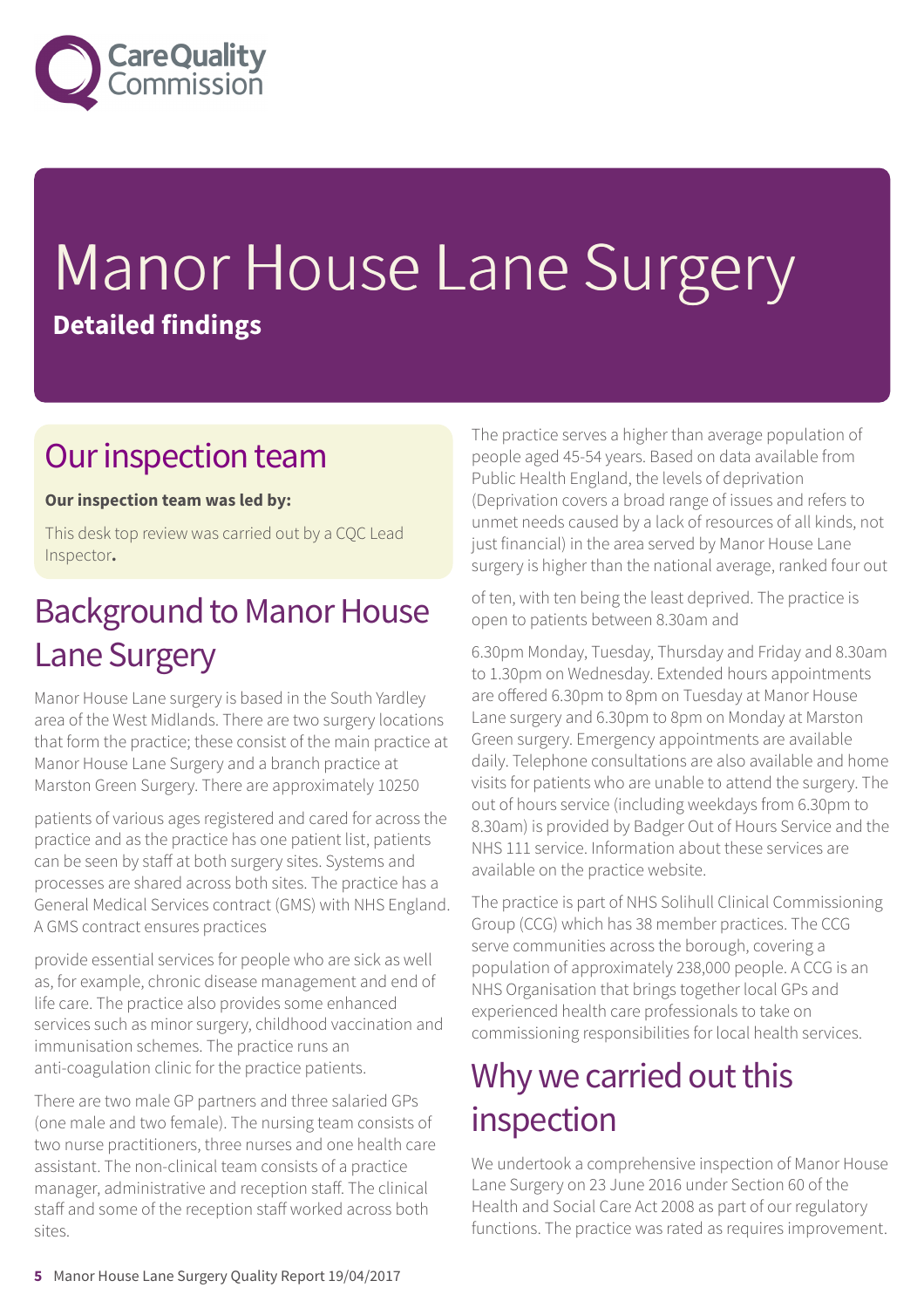# Detailed findings

We undertook a focused desk based review of Manor House Lane Surgery on 20 December 2016 under Section 60 of the Health and Social Care Act 2008 as part of our regulatory functions. This review was carried out to assess in detail the actions taken by the practice to improve the quality of care and to confirm that the practice was now meeting legal requirements.

## How we carried out this inspection

We carried out a focused desk based review on 20 December 2016. This involved the review of relevant documentation we had asked the practice to submit to ensure improvements were made.